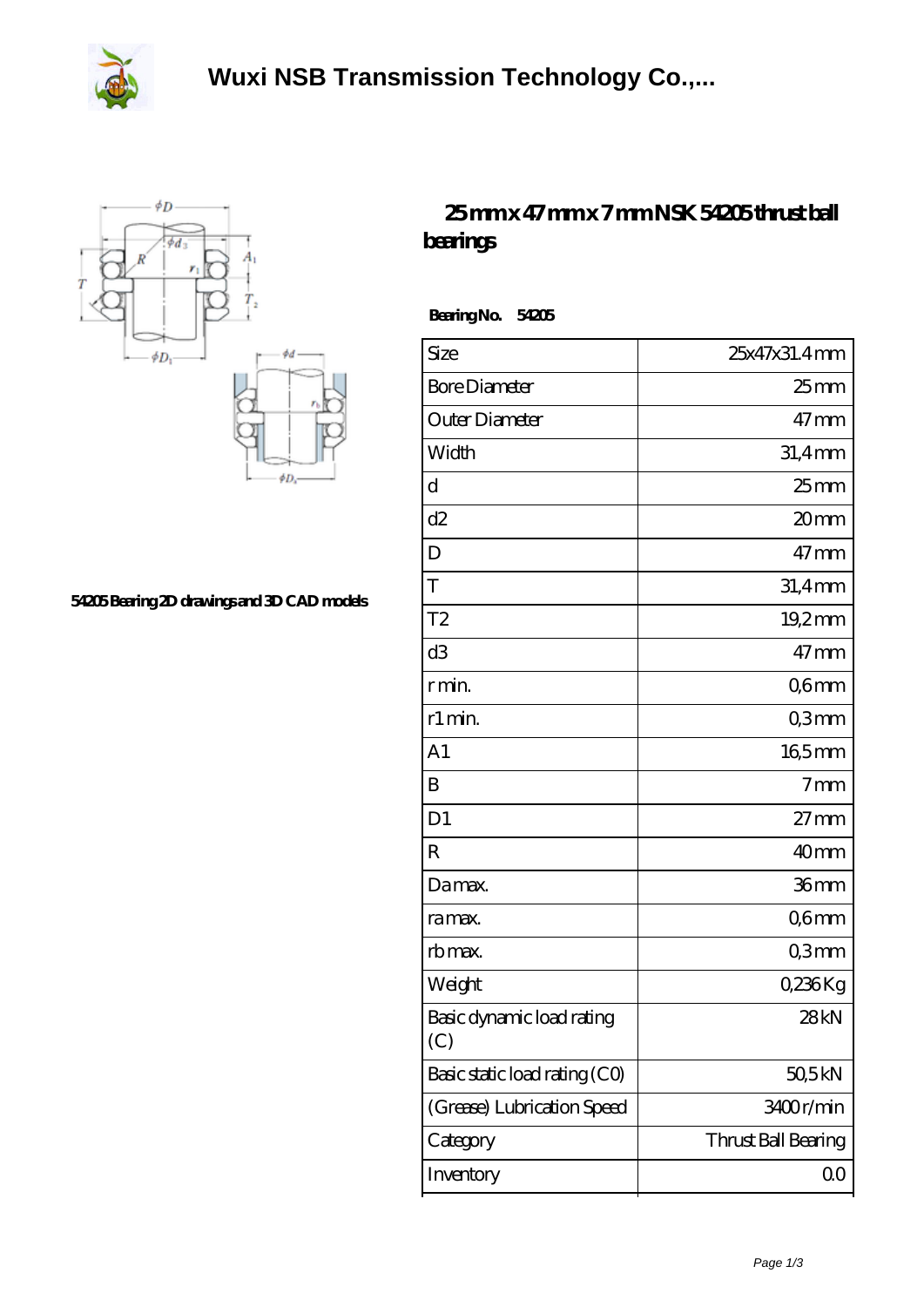

**[Wuxi NSB Transmission Technology Co.,...](https://herbal-circle.com)**

| Manufacturer Name                      | <b>NSK</b>                                                                                                                                           |
|----------------------------------------|------------------------------------------------------------------------------------------------------------------------------------------------------|
| Minimum Buy Quantity                   | N/A                                                                                                                                                  |
| Weight/Kilogram                        | 0316                                                                                                                                                 |
| Product Group                          | <b>BOO308</b>                                                                                                                                        |
| Rolling Element                        | <b>Ball Bearing</b>                                                                                                                                  |
| Thrust Bearing                         | Yes                                                                                                                                                  |
| Single or Double Direction             | Double Direction                                                                                                                                     |
| <b>Banded</b>                          | No                                                                                                                                                   |
| Cage Material                          | Steel                                                                                                                                                |
| Precision Class                        | Non-Precision                                                                                                                                        |
| Component Description                  | Roller Assembly Plus<br>Raceways                                                                                                                     |
| <b>Other Features</b>                  | Double Row   With<br>Aligning Seat                                                                                                                   |
| Long Description                       | 20MM Bore 1; 27MM Bore<br>2, 47MM Outside Diameter;<br>31.4MM Height; Ball<br>Bearing, Double Direction;<br>Not Banded; Steel Cage;<br>Non-Precision |
| Inch - Metric                          | Metric                                                                                                                                               |
| Category                               | Thrust Ball Bearings                                                                                                                                 |
| <b>UNSPSC</b>                          | 31171552                                                                                                                                             |
| Harmonized Tariff Code                 | 8482105008                                                                                                                                           |
| Noun                                   | Bearing                                                                                                                                              |
| Keyword String                         | <b>Ball Thrust</b>                                                                                                                                   |
| Manufacturer URL                       | http://www.nskamericas.co<br>m                                                                                                                       |
| Weight/LBS                             | 0.46958                                                                                                                                              |
| Overall Height with<br>Aligning Washer | OInch   OMillimeter                                                                                                                                  |
| Bore 2                                 | 1.063Inch   27 Millimeter                                                                                                                            |
| Outside Diameter                       | 1.85 Inch   47 Millimeter                                                                                                                            |
| Bore 1                                 | Q787 Inch   20 Millimeter                                                                                                                            |
| Height                                 | 1.236Inch   31.4 Millimeter                                                                                                                          |